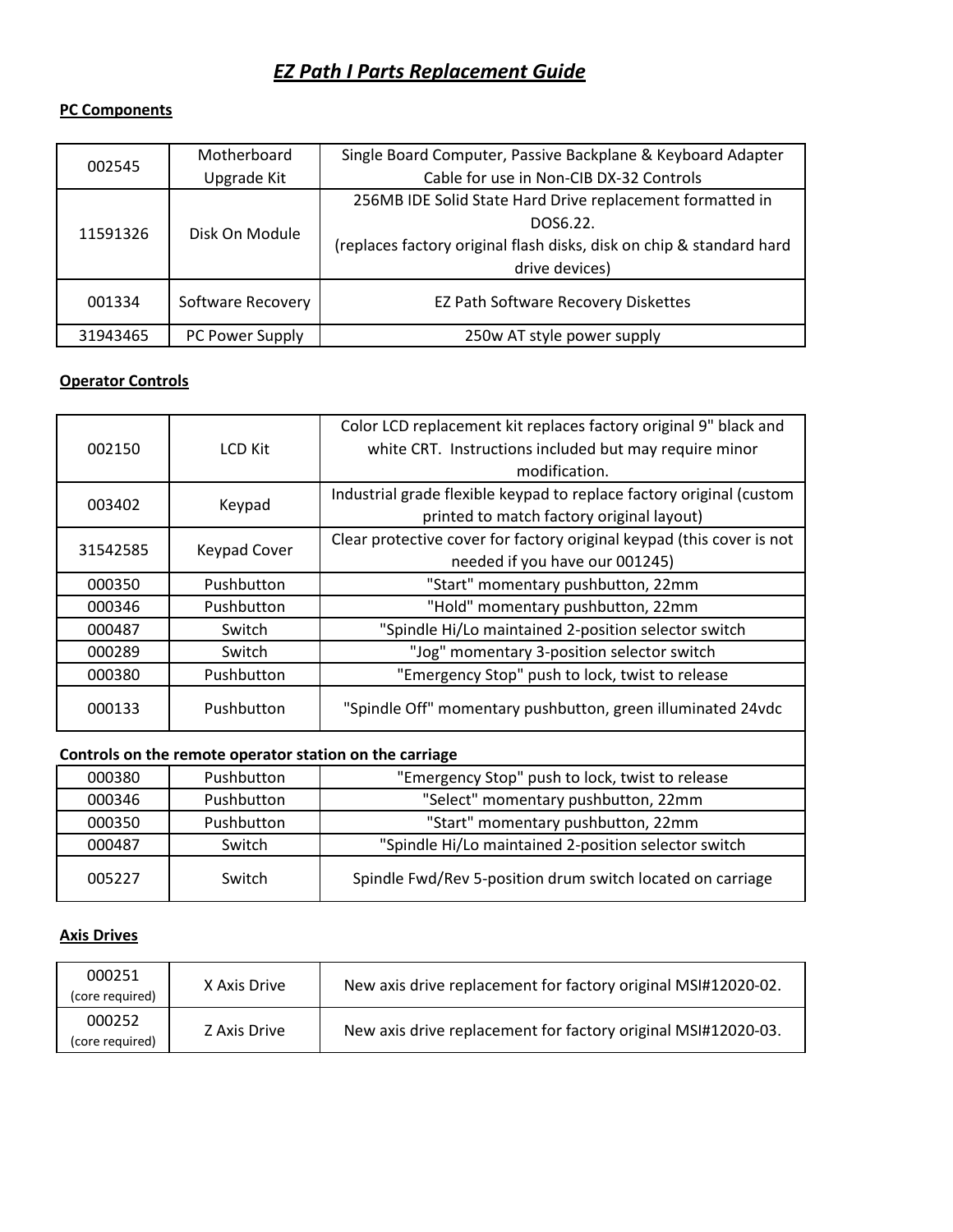## **Axis Motors**

| 32943542<br>(core required) | X Axis Motor | Re-manufactured SEM MT30F4-45 motor with 1000-line encoder. |
|-----------------------------|--------------|-------------------------------------------------------------|
| 32943543<br>(core required) | Z Axis Motor | Re-manufactured SEM MT30M4-38 motor with 1000-line encoder. |

# **Axis Cables**

| 000241 | X Axis Cable | X axis armature cable |
|--------|--------------|-----------------------|
| 000220 | X Axis Cable | X axis encoder cable  |
| 000242 | Z Axis Cable | Z axis armature cable |
| 000221 | Z Axis Cable | Z axis encoder cable  |

|        | Cable Package | Complete X Axis Cable Package                     |
|--------|---------------|---------------------------------------------------|
| 001086 |               | (includes 000220, 000241, 000248, 000245, 000247) |

# **Other Cables**

| 000232 | Cable                 | Pendant control cable                                          |
|--------|-----------------------|----------------------------------------------------------------|
| 000248 | Cable                 | Remote Operator Station Cable from back of remote operator box |
|        |                       | to electrical cabinet                                          |
| 000553 | <b>Wiring Harness</b> | Internal wiring harness for the main operator pendant          |
| 000593 | <b>Wiring Harness</b> | Internal wiring harness for the remote operator station on the |
|        |                       | carriage                                                       |

# **Home/Limit Switch & Cable**

| 000268 | X, Z Limit Switch | Home switch for X and Z axis with straight roller plunger |
|--------|-------------------|-----------------------------------------------------------|
| 000245 | X. Z Limit Switch | X & Z axis limit switch cable                             |
| 000247 | Cable             | Spindle Fwd/Rev drum switch cable                         |

#### **Circuit Boards**

| 32944357<br>(core required) | Circuit Board | BMDC3SC, Re-manufactured, interchangeable with 32943059<br>BMDC3, 32944010 BMDC3S & 32944215 BMDC3SB, for use in Non-<br><b>CIB Controls</b> |
|-----------------------------|---------------|----------------------------------------------------------------------------------------------------------------------------------------------|
| 32943059<br>(core required) | Circuit Board | BMDC3                                                                                                                                        |
| 32944010<br>(core required) | Circuit Board | BMDC3S                                                                                                                                       |
| 32944215<br>(core required) | Circuit Board | BMDC3SB                                                                                                                                      |
| 32942616<br>(core required) | Circuit Board | AUF, Re-manufactured                                                                                                                         |
| 33942754<br>(core required) | Circuit Board | AUXBOB, Re-Manufactured with fused circuitry to protect the BMDC<br>board from shorts on 12y circuit                                         |
| 33942756<br>(core required) | Circuit Board | AXSBOB, Re-Manufactured with fused circuitry to protect the BMDC<br>board from shorts on 5v circuit                                          |